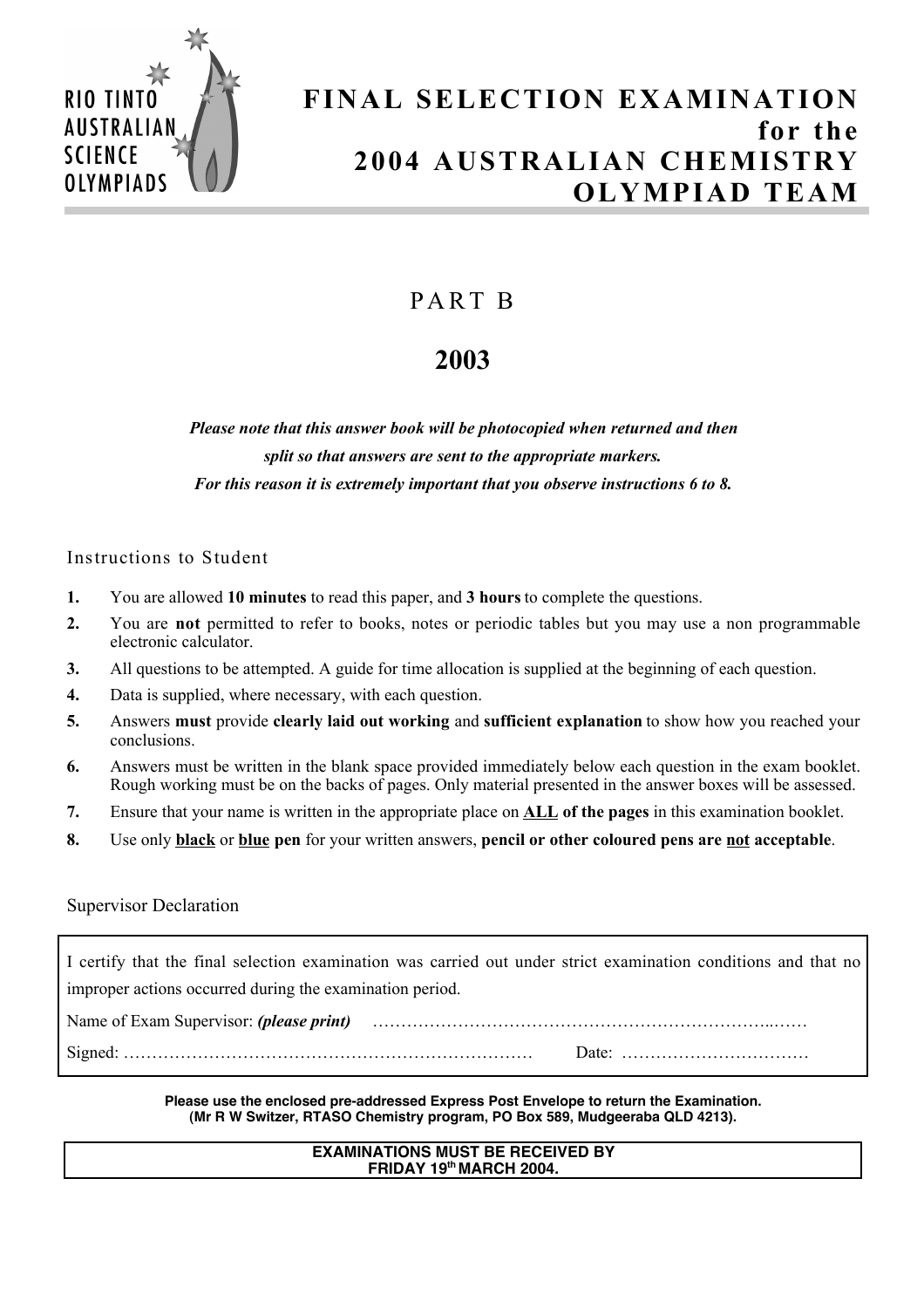| Final Paper - Part B                     |                                 |                                      | Name:        |  |                                             |  |
|------------------------------------------|---------------------------------|--------------------------------------|--------------|--|---------------------------------------------|--|
| Question 1 (20 minutes)<br>Data <i>:</i> |                                 | h Planck's constant                  |              |  | 6.626 $\times$ 10 <sup>-34</sup> J s        |  |
|                                          | C                               | Speed of light in vacuum             |              |  | 2.998 $x$ 10 <sup>8</sup> m s <sup>-1</sup> |  |
|                                          | $m_{\scriptscriptstyle{\circ}}$ | Electron rest mass                   |              |  | 9.020 x $10^{-31}$ kg                       |  |
|                                          |                                 | Carbon-carbon bond length in azulene | 1.4 Å        |  |                                             |  |
|                                          | 1 A                             | Ångström                             | $10^{-10}$ m |  |                                             |  |

Azulene,  $C_{10}H_8$ , is an aromatic hydrocarbon isomeric to naphthalene. Interestingly, unlike naphthalene, it has no resonance structure with a double bond between carbons 9 and 10.



This suggests that its π-electrons are delocalised only around the edge of the ring, not across the C9-C10 bridge, and hence that it might be valid to predict these electrons' behaviour using the particle-in-a-ring model.

- (a) Suppose to begin with that this is indeed a valid model of the  $\pi$ -system.
	- (i) Sketch the wavefunctions of the lowest energy level and the two HOMOs.
	- (ii) Give a general expression for the possible wavelengths for a particle in a ring of circumference C.
	- (iii) Use the de Broglie wavelength relationship to derive a general expression for the energy levels accessible to a particle in this ring.
	- (iv) Choose an appropriate circumference for the azulene ring, and hence predict the main wavelength absorbed by azulene. In what region of the electromagnetic spectrum is this absorbance peak?
- (b) Don't forget, though, that all this work is based on nothing more substantial than a few VSEPR resonance structures. To confirm that our conjecture is correct, we turn to molecular orbital theory. Erich Hückel (1896-1980), a German physical chemist, developed a method of calculating the MOs of π-systems that predicts the orbitals depicted in the following diagram. (Note that the individual carbon p orbitals have been shown for clarity, although of course the real 90% inclusion surface would show these orbitals merging together. In addition, the diagram is not to scale, and only occupied MOs are shown.)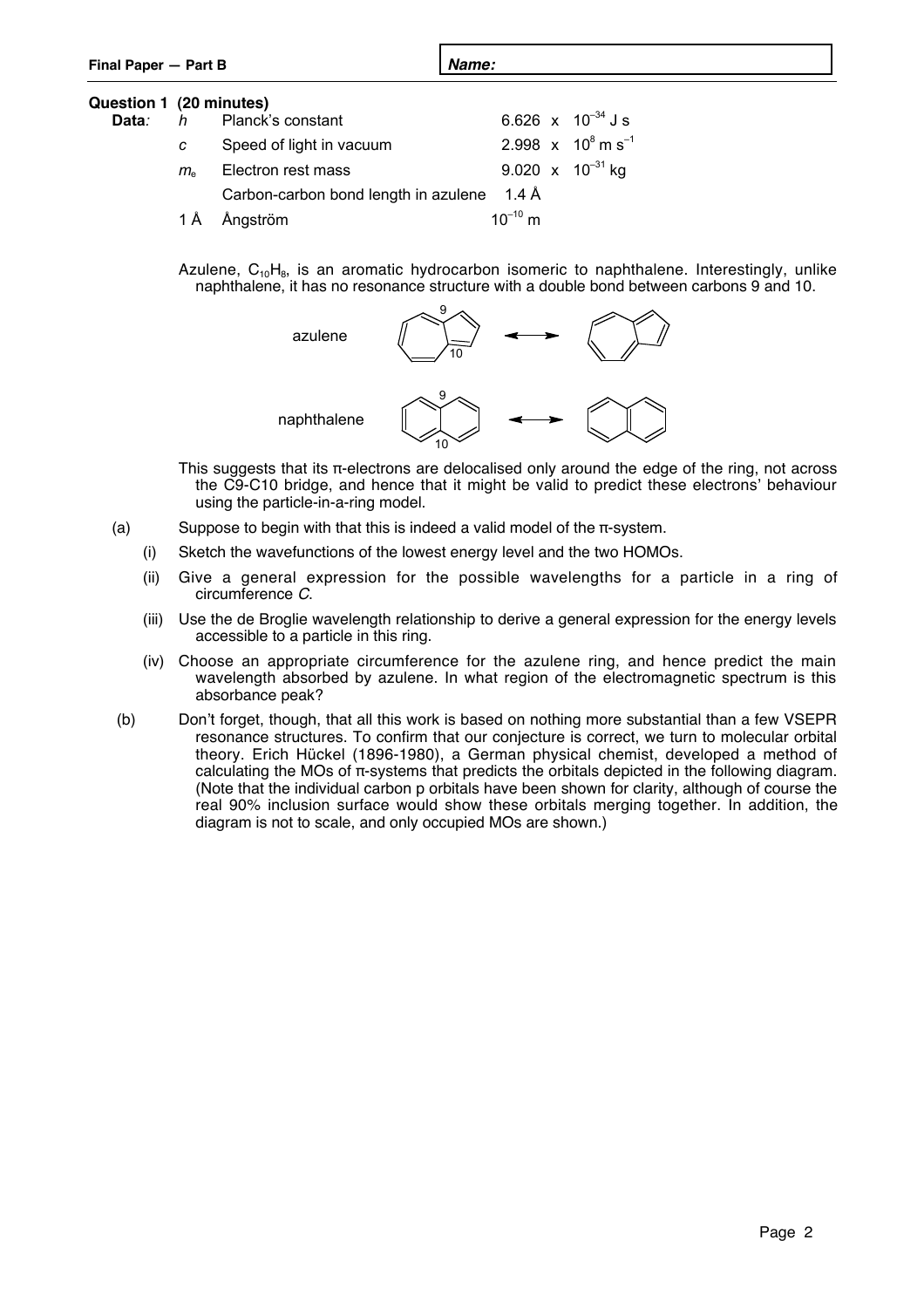

naphthalene azulene

- (i) Use the rules of qualitative molecular orbital theory to predict the effect on the total energy of the π-system of breaking the C9-C10 bond in both naphthalene and azulene. Is our conjecture that the π-electrons are not delocalised across this bond in azulene correct? What about in naphthalene?
- (ii) This should explain why the result in (a) above applies to azulene and why it doesn't to naphthalene. One question, however, remains. Based on the above analysis, we might expect the properties of azulene to be very similar to those of cyclodecapentaene.



#### cyclodecapentaene

In fact, though, their properties are radically different: azulene is a stable molecule while cyclodecapentaene is so unstable that it can't be isolated. Can you suggest – in terms of MO theory, of course – a reason why we can't apply the above result to cyclodecapentaene?

### **Question 2 (25 minutes)**

- Calcium cyanamide (CaCN $_2$ ) is a very versatile and powerful fertilizer. It can be produced easily from cheap and common chemicals such as  $CaCO<sub>3</sub>$ . The thermal decomposition of  $CaCO<sub>3</sub>$ leads to a white solid **A** and a colorless gas **B** which does not sustain combustion. A greyish solid **C** and a gas **D** form by the reduction of **A** with carbon. Both **C** and **D** can be further oxidized. The reaction of **C** with nitrogen finally leads to CaCN<sub>2</sub>.
- (a) Identify species  $A \rightarrow D$  and write balanced equations for each of the reactions leading to the synthesis of calcium cyanamide from calcium carbonate?
- (b) Both CaCN2 and **C** readily react with water to give a gaseous product **E** and **F**, respectively. Identify **E** and **F** and write a balanced equation for the two reactions. Sketch the molecular structures of **E**, **F** and the cyanamide ion.
- (c) In solid state chemistry the cyanamide ion shows constitutional isomerism. The free acids of both anions (at least in the gas phase) are known (referred to as cyanamide). Draw the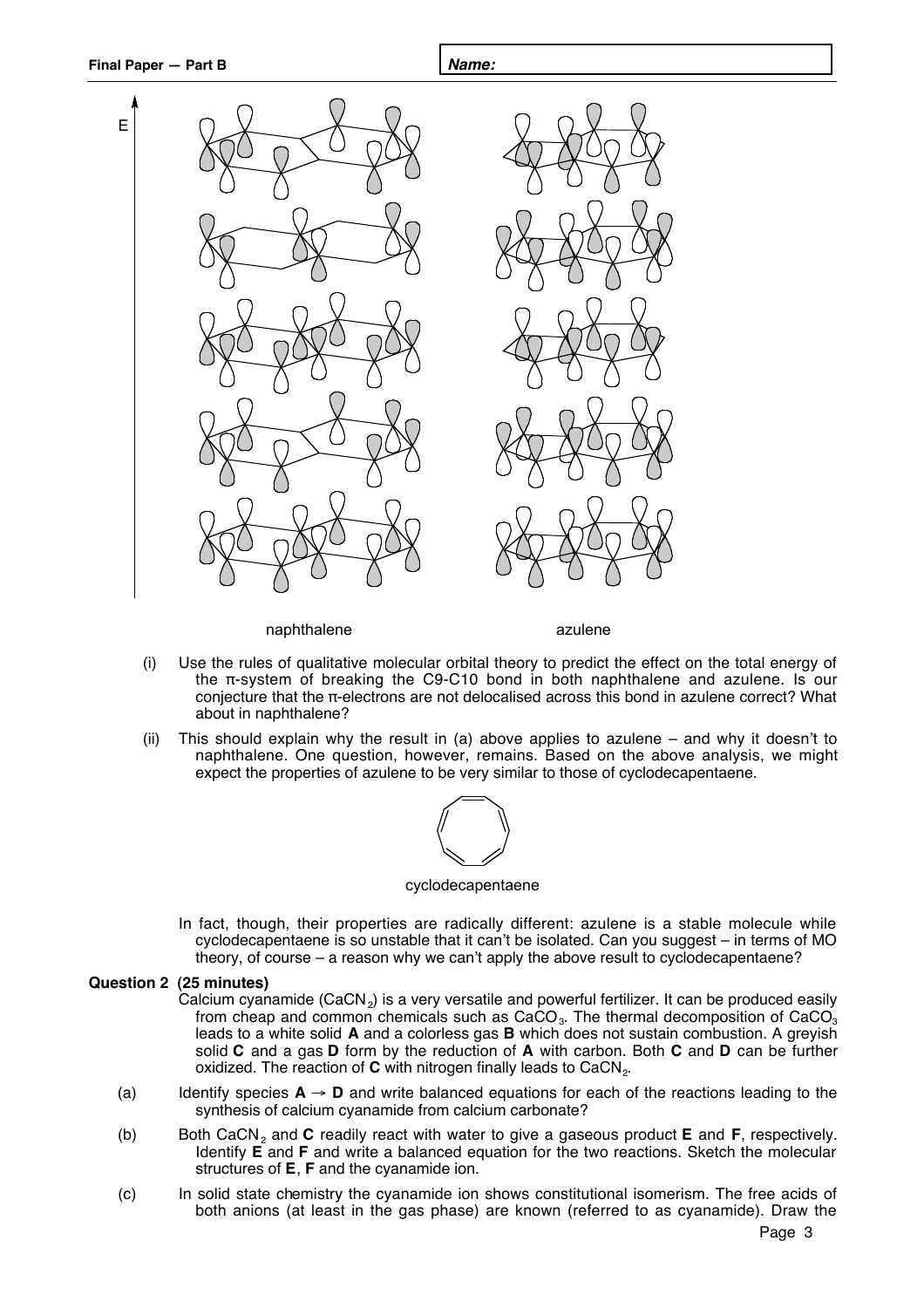structural formulas of both isomeric free acids. Indicate on which side the equilibrium is favored. Draw a hybrid orbital diagram for each of the acids.

(d) Cyanamide is known to dimerize at pH 7-9 to form dicyandiamide or on heating to ca 150 °C to trimerize to give melamine, a cyclic compound with a 'benzene-like' structure. Sketch the molecular structures of the dimer and trimer.

| Question 3 (45 minutes) |                          |                                  |
|-------------------------|--------------------------|----------------------------------|
| Data:                   | $E_0(Ag^t/Ag) = 0.800 V$ | $log K_{stab}([Ag(CN)2]) = 21.1$ |
|                         |                          |                                  |

- $E_0$ (SCE) = 0.285 V F = 96485 C mol<sup>-1</sup>  $pK_{\text{so}} (AgCN) = 15.8$  R = 8.315 J K<sup>-1</sup> mol<sup>-1</sup>  $pK_{\rm sn}$  (AgCl) = 9.75  $= 8.206 \times 10^{-2}$  L atm J K<sup>-1</sup> mol<sup>-1</sup>
- An electrochemical cell is prepared by placing a silver electrode in 25.00 mL of a neutral solution containing potassium chloride and potassium cyanide, then joining a standard calomel electrode with a potassium nitrate salt bridge. The KCl/KCN solution is then potentiometrically titrated with a standard 0.1000 M silver nitrate solution at 25 °C. The potentiometric curve obtained (cell potential against burette reading) is shown below.



Throughout this problem, you may assume that protonation of the cyanide ion is negligible.

- (a) The endpoints of the reactions taking place during the titration are marked with **A**, **B** and **C**. Write a balanced ionic equation for each reaction.
- (b) What volume of the titrant is required to reach point **B**?
- (c) Calculate the concentrations of KCl and of KCN in the sample solution.
- (d) Calculate the emf readings at points **A** and **C** in volts.
- (e) What is the molar ratio Cl– /CN– in the solution at point **C**?
- (f) What is the molar ratio Cl– /CN– in the precipitate at point **C**?

**Question 4 (45 minutes) Data:** Atomic weights: C 12.0107g mol<sup>-1</sup> N 14.0067 g mol<sup>-1</sup> O 15.9994 g mol<sup>-1</sup>  $C_p(O_2(g)) = 27.4$  J K<sup>-1</sup> mol<sup>-1</sup>  $C_p(CO_2(g)) = 31.0$  J K<sup>-1</sup> mol<sup>-1</sup>  $C_p(N_2(g)) = 29.1$  J K<sup>-1</sup> mol<sup>-1</sup> At 298 K:  $\Delta_i H^{\circ} (CO_2(g)) = -393.3 \text{ kJ} \text{ mol}^{-1}$  $\Delta_f H^{\circ}$  (CO (g)) = -110.4 kJ mol<sup>-1</sup>

- (a) Consider the combustion reaction of carbon monoxide.
	- (i) What is the value for  $\Delta_{\rm comb}H^{\circ}$  (CO (g)) at 298K?
	- (ii) Air from a bus garage was sucked first through a desiccant (to remove water vapour) and then through a vessel containing hopcalite, a catalyst that can bring about complete combustion of carbon monoxide at room temperature. The temperature difference between the air entering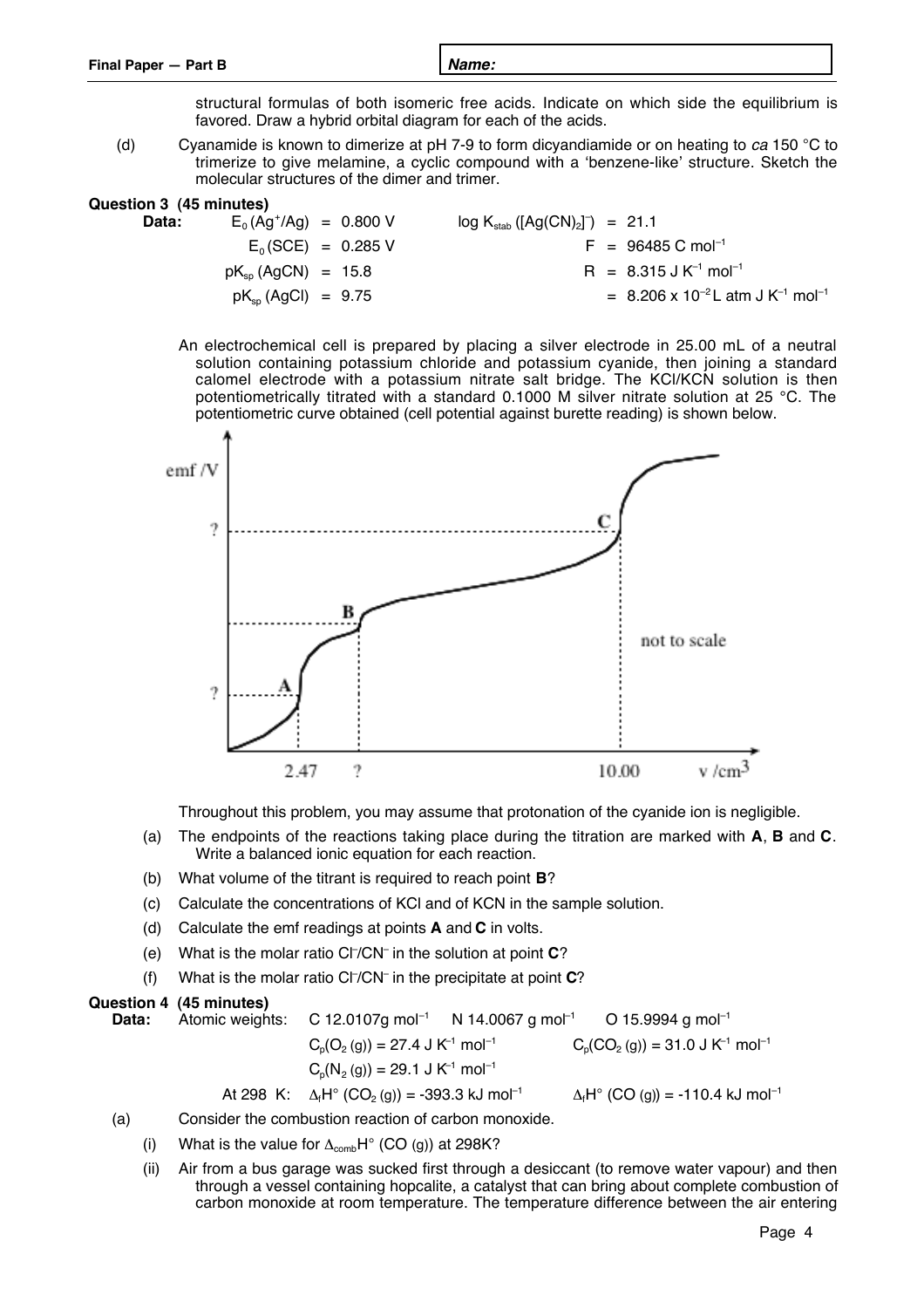| Final Paper - Part B | <b>Name:</b> |
|----------------------|--------------|
|                      |              |

and leaving the reaction vessel was eventually constant and equal to 3.2°C. What **mole** percentage of CO did the air contain? It is assumed that air contains 20 mole percent O<sub>2</sub>, and the remainder is nitrogen. The specific heat capacity of air is 1.007 J  $K^{-1}$  g<sup>-1</sup>.

- We can also consider the (uncatalysed) reaction of carbon monoxide with air at higher concentrations.
- (iii) If carbon monoxide combusts under isobaric (1.0 atm) conditions with twice the stoichiometric amount of air (again consisting of 20 mole percent oxygen and the remainder being nitrogen), what is the maximum temperature possible? The reaction vessel was originally at room temperature. You may assume that heat capacities and reaction enthalpy remain constant over the temperature range considered.

**Data:**  $0^{\circ}$ C = 273.15 K 1 atm = 101.3 kPa

Normal boiling point of water is 100°C.  $R = 8.314$  J K<sup>-1</sup> mol<sup>-1</sup> = 0.08206 L atm K<sup>-1</sup> mol<sup>-1</sup>

$$
\ln\left(\frac{p_2}{p_1}\right) = \frac{\Delta H_{vap}^{\circ}}{R} \left(\frac{1}{T_1} - \frac{1}{T_2}\right)
$$

(b) The vapour pressure of liquid water at 18°C is 2.06 kPa.

- (i) Find  $\Delta_{\text{van}}H^{\circ}(H_2O)$ . Assume that this value is constant over the relevant temperature range.
- (ii) Starting from the thermodynamic definition of entropy, derive the formula for the entropy change associated with a phase change at constant pressure.
- (iii) Determine  $\Delta_{\text{van}}S^{\circ}(H_2O)$ . Explain why your answer is different to the value predicted by Trouton's rule:

$$
\Delta_{\rm vap}S^{\circ} \sim 85 \text{ J K}^{-1} \text{ mol}^{-1}.
$$

(iv) For the reaction:

 $ZnSO<sub>4</sub>.7H<sub>2</sub>O (s)$   $\implies$   $ZnSO<sub>4</sub>.6H<sub>2</sub>O (s) + H<sub>2</sub>O (l)$ 

 $\Delta_r$ G $\degree$  = 1.48kJ at 18 $\degree$ C.

What is the vapour pressure of  $ZnSO_4.7H_2O$  in equilibrium with  $ZnSO_4.6H_2O$  at 18°C?

## **Organic Section (45 minutes)**

### **Question 5 (15 minutes)**

Serine transhydroxymethylase is a pyridoxal phosphate-containing enzyme that catalyses the following reaction:

Serine + tetrahydrofolate (TetHF)  $\rightarrow$  glycine + methylenetetrahydrofolate (Me-TetHF) + H<sub>2</sub>O



The R sidechain in the above structures for TetHF and Me-TetHF plays no part in the reaction; its structure has been omitted for clarity.

- This is an important reaction in the body, as the Me-TetHF produced may then be used in the synthesis of the DNA component thymine monophosphate (the 'T' base in DNA). TetHF itself is synthesized in the body from folate (Vitamin M), which is present naturally in leafy vegetables, and added to Special K (so it keeps your DNA looking good too).
- The first step in the reaction scheme is the standard imine formation between pyridoxal phosphate (structure shown below) and the amino acid (serine).